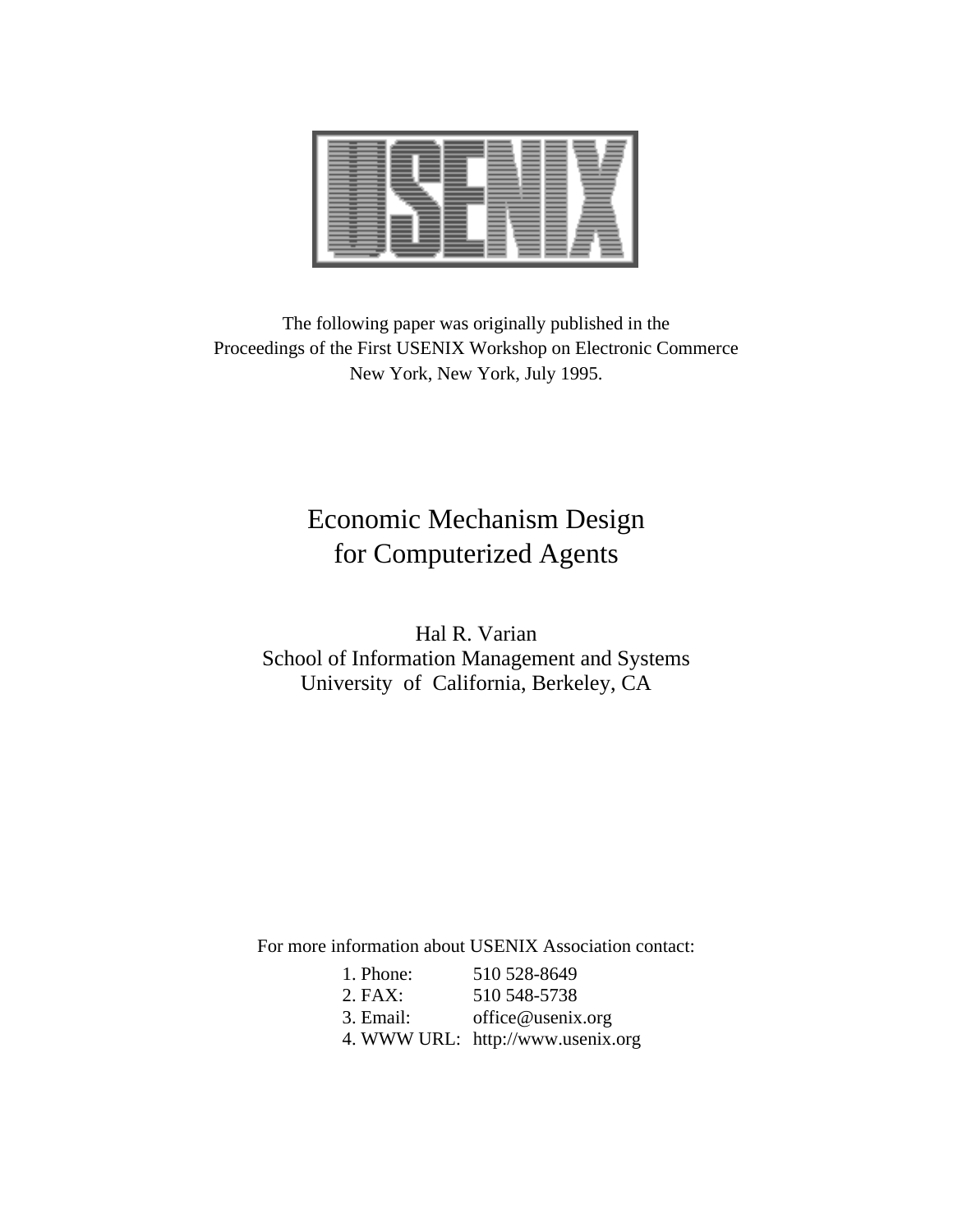# Economic Mechanism Design for Computerized Agents

Hal R. Varian

School of Information Management and Systems University of California  $Berkeley, CA$  94720 hal-simsberkeleyedu

### Abstract

The nera of economic mechanism design has been an active area of research question in economics for at least 20 years. This -eld uses the tools of economics and game theory to design "rules of interaction" for economic transactions that will, in principle, yield some desired outcome. In this paper I provide an overview of this sub ject for an audience interested in applica tions to electronic commerce and discuss some special problems that arise in this context

#### $\mathbf{1}$ Mechanism design

As an example of mechanism design in action, let us consider the case of designing an auction to award an item to one of  $n$  individuals. Each individual  $i$  has a "maximum willingness to pay" or "value" for the item that we denote by  $v_i$ . We assume that this value is private information known only by person i Our goal is to design an auction that will award the item to the person with the highest value

The most obvious way to do this is to use a standard *English auction*. In this game, the auctioneer continuously raises the price of the good. Bidders who are unwilling to pay the current price drop out until only one bidder is left. It is not hard to see that this remaining bidder must be the person with the highest value. However, it is important to observe that the price that he pays for the good will be the willingness to pay of the person with the second highest value plus perhaps a tiny amount to break the tie

the *sealed bid auction.* In this game, each communication costs are low and itera tion is cheap. But what if communication costs are high? For example, suppose that one wants to conduct an auc tion that is distributed over space and/or time. Is there a way to achieve the result of the English auction without iteration A standard form of one-shot auction is player submits a sealed bid. The bids are opened and the item is awarded to the person with the highest bid That person in turn pays the price he bid for the good

This auction avoids iteration but it will not in general achieve the desired ob-

This work was supported by the NationalScience Foundation Grant SES-- I wishto thank Jerrey K. MacKie-Mason for his helpful comments on an earlier draft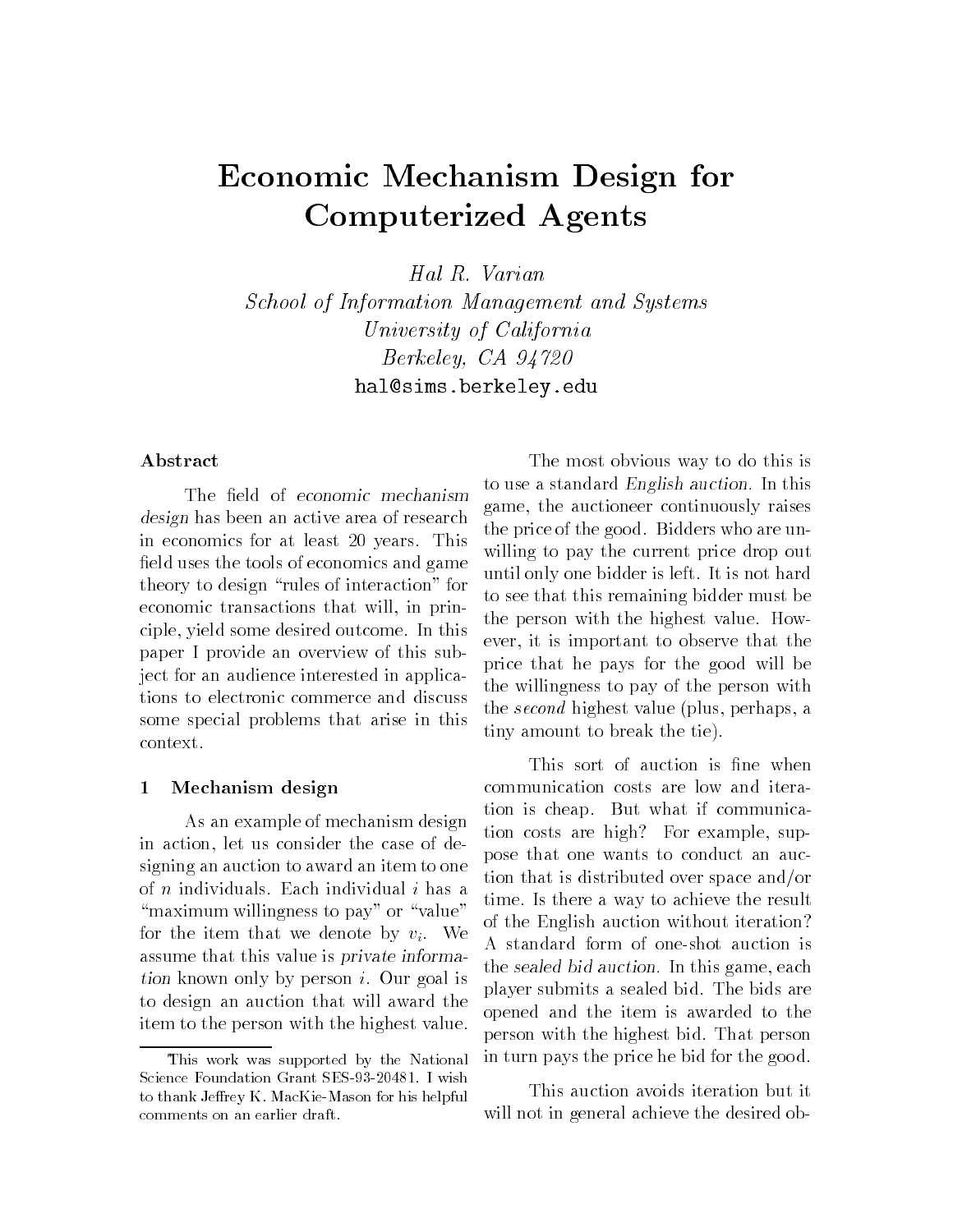jective of awarding the item to the bid der with the highest value. Suppose that bidder 1 has value of 1 and bidder 2 has value of 2. However, bidder 2 mistakenly  $\mathbf{b}$  bilion bidder s value is  $\mathbf{a}$   $\mathbf{b}$   $\mathbf{b}$   $\mathbf{c}$   $\mathbf{c}$  $\alpha$  . Therefore bidder  $\alpha$  ,  $\alpha$  , and  $\alpha$  if  $\alpha$  is the set of  $\alpha$ bids any amount greater than this he will win the item

Is there any kind of one-step procedure that will assign the good to the person with the highest value regardless of the accuracy of the beliefs of the par ticipants It turns out that the answer is "yes." The Vickrey auction works as follows. As before, each person submits a single sealed bid and the item is awarded to the person with the highest bid, but the winning bidder only has to pay the second-highest bid See

It turns out that the optimal strat egy in such an auction is for each person to bid his or her true value for the good To see this, let  $b_i$  be the bid of person i and  $v_i$  the true value of person i. For simplicity suppose that there are only two bidders. Then the expected payoff to bidder 1 is

$$
Prob(b_1 > b_2)[v_1 - b_2].
$$

If the bracketed term is positive then bidder 1 wants to make the probability term as large as possible. But if the bracketed term is positive, setting  $b_1 = v_1$ makes the probability equal to 1, its maximal value. If the bracketed term is nega- 2 tive, bidder 1 wants to make the probability term as small as possible. But in this circumstance, setting  $b_1 = v_1$  makes the probability 0, which is its smallest value. It follows that setting  $b_1 = v_1$  is always an optimal strategy Note that this is a dominant strategy in the sense that yields the highest expected payoff to each bidder

regardless of the other bidders strategy Note further that the outcome is essen tially the same as the outcome of the stan dard English auction: the highest bidder essentially the interval of the pays of the pays of the pays of the pays of the pays of the pays of the pays o second highest price

The Vickrey auction has been used in the computer science literature in [6].  $[15]$ ,  $[9]$ , and no doubt in several other places Since it is optimal for each person to reveal his or her true value, the Vickrey auction ensures that the item will be awarded to the person with the highest willingness to pay. However, it does not maximize seller revenue: that problem is considerably more complicated since the construction of the revenue-maximizing auction will typically depend on the be liefs of the seller about the buyers' values.

However it is often the case that the auction that maximizes expected seller revenue has a form similar to that of a Vickrey auction. For example, if there are only two possible valuations for the good, then the seller should set a single take it or leave it price if he believes that there is a high probability that the bid der has the high valuation and otherwise use a victor and the victor of the page of the page of the page of the page of the page of the page of the page [11] describes how the New Zealand government used a second-price auction for the spectrum with unfortunate results be cause they forgot to include this sort of "reserve price" requirement.

### Computerized agents

The appropriate design of an eco nomic mechanism depends critically on the model that one uses to describe the behavior of the participants. Economists have tended to use game theory to model participant interaction, although there has also been some work with evolution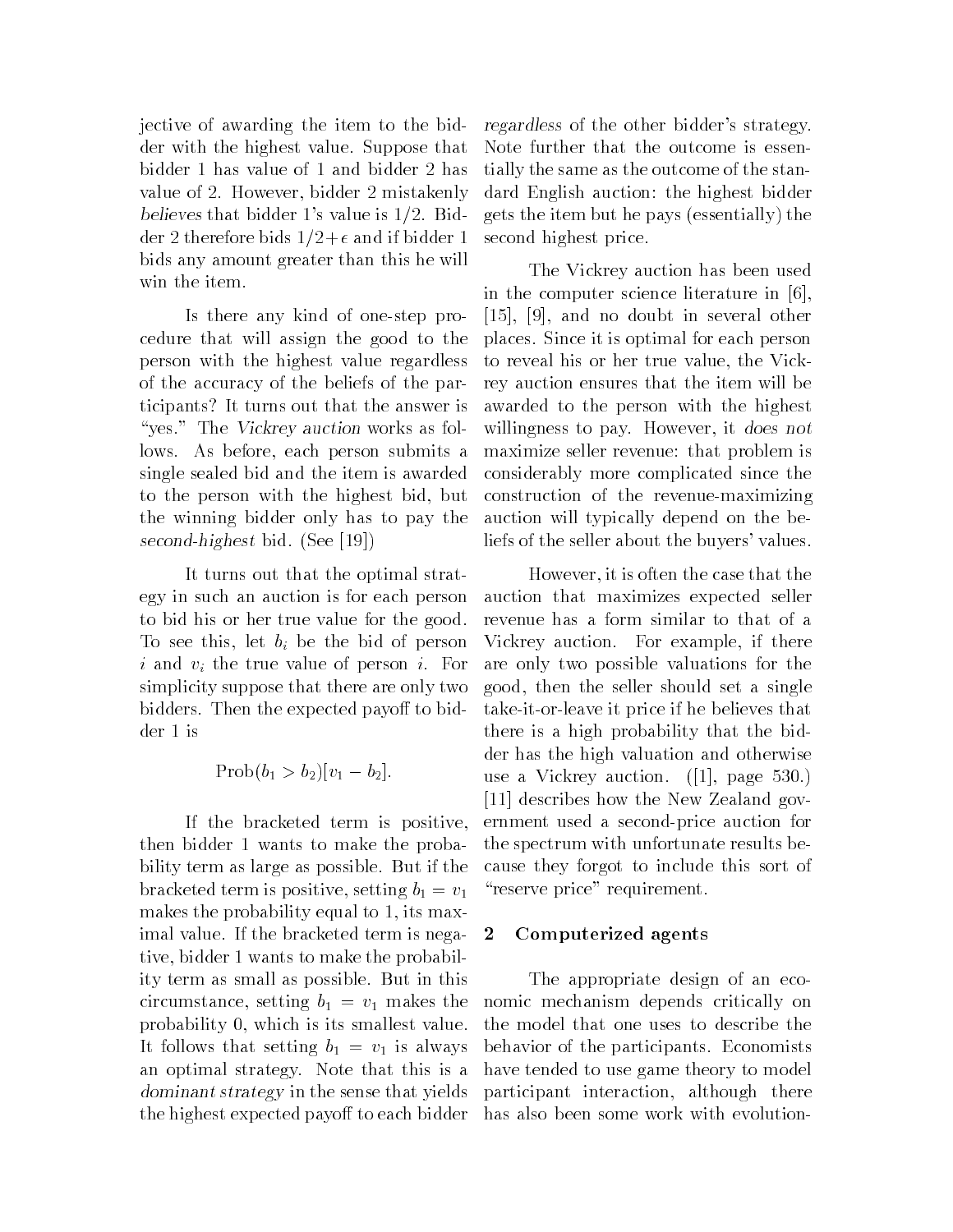ary models

Game theory has been justly criti cized for its "hyper-rational" view of human behavior. However, such hyperrationality may actually be an appropri ate model for software agents: presumably software agents have much better computational powers than human be ings. The whole framework of game theory and mechanism design may well -nd its most exciting and practical application with computerized agents rather than hu man agents, a point recognized by  $[15]$ .

However, there are several additional considerations that come into play with a region  $\ell$  is a rather than human human human human human human human human human human human human human human human human human human human human human human human human human human human human human human human agents. First, to function effectively, a computerized agent has to know a lot about its owner's preferences: e.g., his maximum willingness-to-pay for a good. But if the seller of a good can learn the buyer's willingness-to-pay, he can make the buyer a take-it-or-leave it offer that will extract all of his surplus. Hence privacy appears to be a critical problem for "computerized purchasing agents." This consideration usually does not arise with purely human participants since it is gen erally thought that they can keep their private values secret

secondly the must must make the agent of the agent of the contract of the contract of the contract of the contr guard against dynamic strategies that can extract private information. For example, suppose that an agent knows the lowest price at which its master will agree to selling the good the reservation price and that it can safeguard this informa 

tion from buyers. Suppose that this selling agent follows the simple strategy of accepting any offer that is higher than its reservation price A buyer can then sim ply start at 0 and offer a sequence of incremental bids ensure that it ends up pur chasing the good at a price slightly more than the seller's reservation price. This will typically not be a good deal for the seller

than their initial winning bid! The license This example is far from fanciful In 1993 the Australian government auctioned off licenses for satellite-television services The winning bid for one of the licenses, A\$212 million, was made by a company called Ucom. Once the government announced Ucom had won, they proceeded to default on their bid, leaving the government to award the license to the second-highest bidder—which was also Ucom! They defaulted on this bid as well; four months later, after several more defaults, they paid  $A $117$  million for the license, which was A\$95 million less ended up being awarded to the highest bidder at the second highest price—but the poorly designed auction introduced at least a year's delay into pay TV into Australia. See [11] for details of this story and how its lessons were incorporated into the design of the US spectrum auction

 Vickrey auction is such a mechanism since the dominant strategy in this game is for each party to truthfully reveal the will In fact, the example shows why attention to mechanism design is impor tant. If one can construct a mechanism for which truthfully revealing one's true willingness to pay is a dominant strat egy, then there is no need to worry about keeping the willingess to pay private The ingness to pay A mechanism of the sort of the social contract of the social contract of the social contract of is called a *direct mechanism*. Somewhat

Even if current information can be safeguarded records of past behavior can be extremely valuable since historical data can beused to estimate willingness to pay What shouldbe the appropriate technological and social safeguards to deal with this problem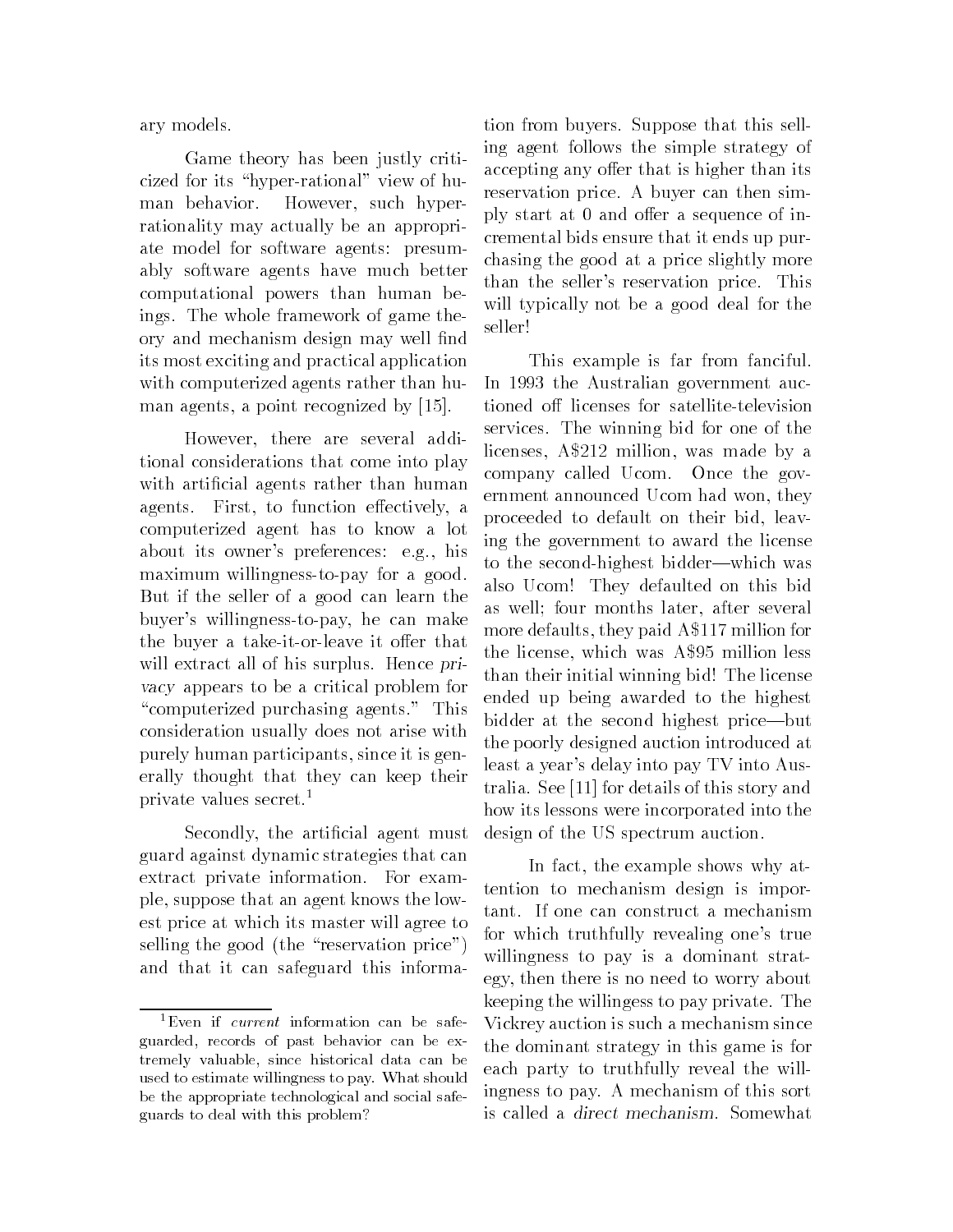surprisingly it turns out that the class of for each  $j = 0, \ldots, k$ . direct mechanisms is much broader than it first appears. A fundamental result in the theory of mechanism design that we will outline below, the revelation principle, shows that anything that can be achieved by an arbitrary mechanism can be achieved by a direct mechanism. Hence the issue of keeping the willingness to pay private can be - nessed if the mechanism can be - nessed if the mechanism can be - nessed if the mechanism can is appropriately designed

#### A Generalized Vickrey Auction

The Vickrey auction described above is a very powerful mechanism but appears to be of limited scope However there is a generalization of the Vickrey auction that will handle much more com plex problems—including many resource problems that appear to be quit different in nature. The Generalized Vickrey  $\mathcal{A}$ uction bebela that I will describe bebela that I will describe bebela that I will describe be low appears to be part of the mechanism design folklore, but it doesn't appear to be described in writing anywhere. Here I will provide a detailed argument, but I make no claims of originality except per haps with respect to the exposition.

Suppose that there are  $i = 1, \ldots, n$ consumers who each consume  $j = 0, \ldots, k$ goods. Let  $x_i^{\scriptscriptstyle +}$  be the consumption of . good  $j$  by consumer  $i$ . Good 0 will denote money and  $x_i = (x_i^*, \ldots, x_i^*)$  will be the consumption bundle of goods by consumer i Each consumer <sup>i</sup> holds some initial consumption bundle  $\bar{x}_i$  and some initial amount of money  $x_i^{\cdot}$ .

An allocation <sup>x</sup> xxn of goods is feasible if the total amount of each good including money equals are a contracted in the contracted in the contracted in the contracted in the contracted in the contracted in the contracted in the contracted in the contracted in the contracted in the con the total amount available

$$
\sum_{i=1}^{n} x_i^j = \sum_{i=1}^{n} \bar{x}_i^j,
$$

 erties that make it convenient for analy In design that is easily the difference between  $u_i(x) + x_i^p$ ; this is kin metall result tion  $u_i(x) + x_i^p$ ; this is kin metall the revealation prince are utility function and erric state make it comechanism can sis. In parti Each consumer  $i$  has a utility function  $u_i(x)+x_i$ ; this is known as a quasilihear utility function and has certain prop sis. In particular, there are no "income effects" that influence the demand for the various goods. Note that this allows consumer  $i$ 's utility to depend on the total allocation of the goods across all consumers not just on how much he gets of each good. In most of our examples, we specialize to the form where  $u_i$   $\{v_i\}$  and  $u_i$   $\{v_i\}$ but in the last example we use the more general speci-cation

A reasonable ob jective in allocating the goods among the consumers is to al locate them in a way that maximizes the sum of utilities:

$$
\max_{(x_i^j)} \qquad \sum_{i=1}^n u_i(x) + x_i^0
$$
\n
$$
\sum_{i=1}^n x_i^j = \sum_{i=1}^n \bar{x}_i^j
$$
\nfor all  $j = 0, \ldots n$ 

In the simple case of the Vickrey auction described above the utility functions were simply the difference between the value,  $v_i$ and the payment made by the consumer Just as the consumer will not want to re veal his value to the seller, the participants in this resource allocation problem will not in general want to reveal their true utility functions. Our problem is to design a mechanism that will induce the participants to truthfully reveal their pri vate information

#### The Generalized Vickrey Auction

1. Each consumer *i* reports a utility function right and the theory are the the the three company of the three company of the three company of the three company of the company of the company of the company of the company of the company of the company of the compan truth) to the center.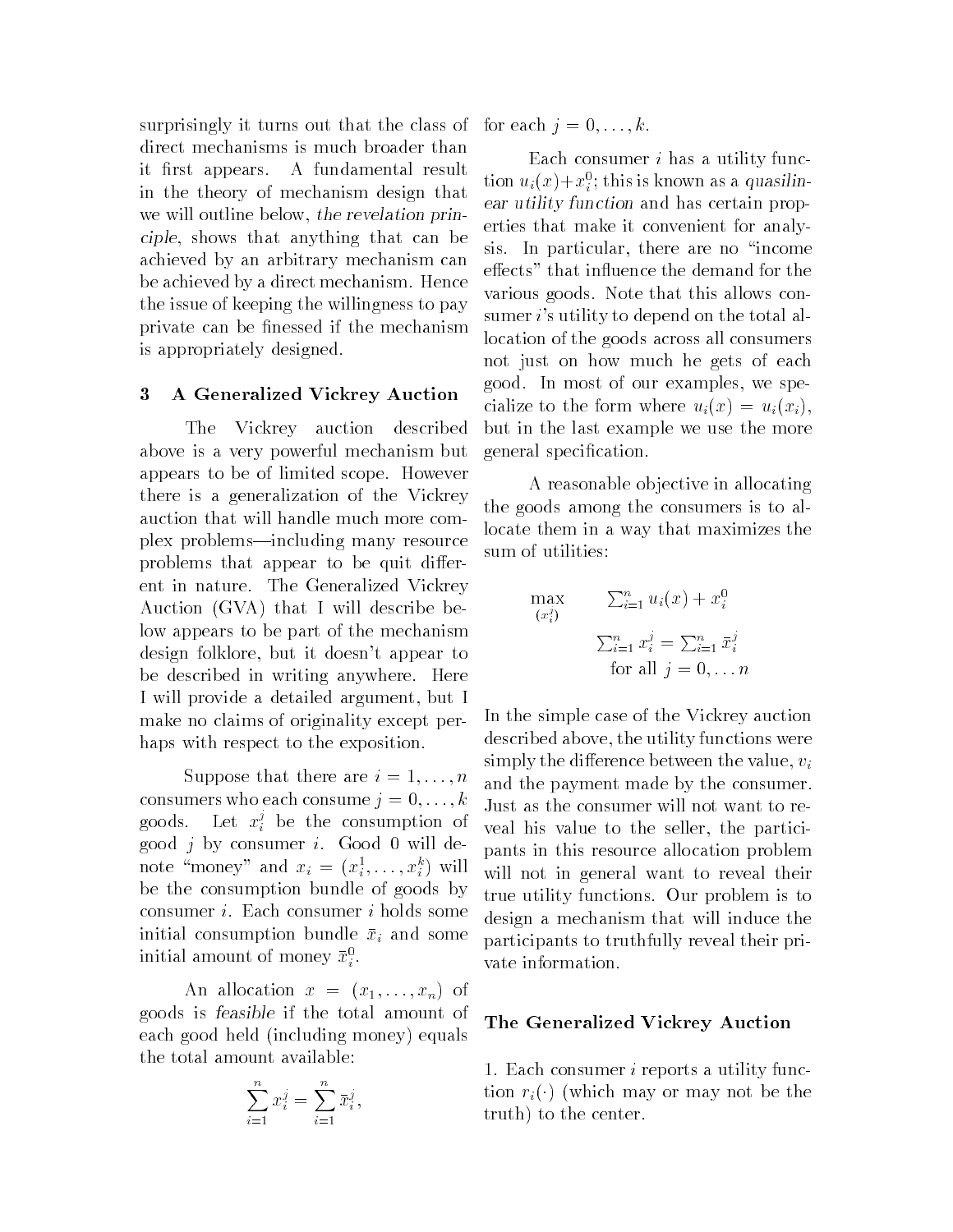2. The center calculates the allocation  $(x_i)$  that maximizes the sum of the re- i ported utilities sub ject to the resource constraint

3. The center also calculates the allo- $\ldots$  .  $\ldots$   $\ldots$  is that maximizes the sum of  $\ldots$ the utilities other than that of consumer i subject to the constraint that the allocation not use any of consumer  $i$ 's resources.

4. Agent *i* receives the bundle  $x_i$  and receives a payment of  $\sum_{i\neq i} |r_j(x^*)-r_j(\hat{x}_{\sim i})|$ from the center

The secondary of the complete in the contract of the second second second in the second second second second s GVA is given by

$$
u_i(x^*) + \sum_{j \neq i} r_j(x^*) - \sum_{j \neq i} r_j(\hat{x}_{\sim i}).
$$

I claim that if the GVA mechanism is used then it is in the interest of con sumer *i* to report his true utility function  $\cdots$ 

The step in the argument is to the argument is to the argument is to the argument is to the argument is to the note that the third term in the sum is ir relevant to consumer  $i$ 's decision since it is totally outside of his control. To emphasize this we denote this term by  $K$ . It is useful in reducing the magnitude of the sidepayment to consumer  $i$ , but has no effect on the strategy of consumer  $i$ .

Next observe that the center will choose  $x_i$  to maximize

$$
r_i(x) + \sum_{j \neq i} r_j(x)
$$

sub ject to the resource constraint and consumer <sup>i</sup> wants them to maximize his payo

$$
u_i(x) + \sum_{j \neq i} r_j(x) - K.
$$

By inspection of these two equations it is optimal for the consumer to report

 $\mathcal{L}^{\text{max}}$  ,  $\mathcal{L}^{\text{max}}$  , are argument the argument of  $\mathcal{L}^{\text{max}}$ ment

### Examples of the GVA

Here we examine a few special cases of the GVA

The Standard Vickrey Auction. In this case, the utility function of consumer i is  $v_i - p$ , where  $v_i$  is consumer i's value and p is the price he pays. Let  $x_i = 1$  if consumer *i* gets the good and  $x_i = 0$  if he does not. Then the sum of the utilities becomes

$$
\sum_{i=1}^n v_i x_i
$$

and the resource constraint is

$$
\sum_{i=1}^{n} x_i = 1.
$$

Of course  $x_i$  must be an integer, but this ends up being satisfactory satisfactory solutions are all the satisfactory solutions of the solutions of the s there is no need to impose that as an ad ditional constraint

Let m be index the consumer with the maximum value of  $v_i$ ; then in order to maximize the sum of utilities the center will allocate  $x_m^* = 1$  and  $x_j = 0$  for all  $j \neq m$ . Let consumer s have the secondhighest value; then if we eliminate consumer  $m$  the maximal sum of the remaining utilities will be  $v_s$ . The net payoff to consumer m in the GVA will be  $v_m - v_s$ which is exactly the same as the Vickrey auction.

Multiple units of the good. Suppose that there is one good but there are  $\bar{x}$ units of it to sell. Let  $(x_i)$  be the allocation that maximizes the sum of all consumers utilities and let  $\mathcal{L}$  if  $\mathcal{L}$ amount allocated to consumer  $j$  if the sum of all consumers' utilities but consumer  $i$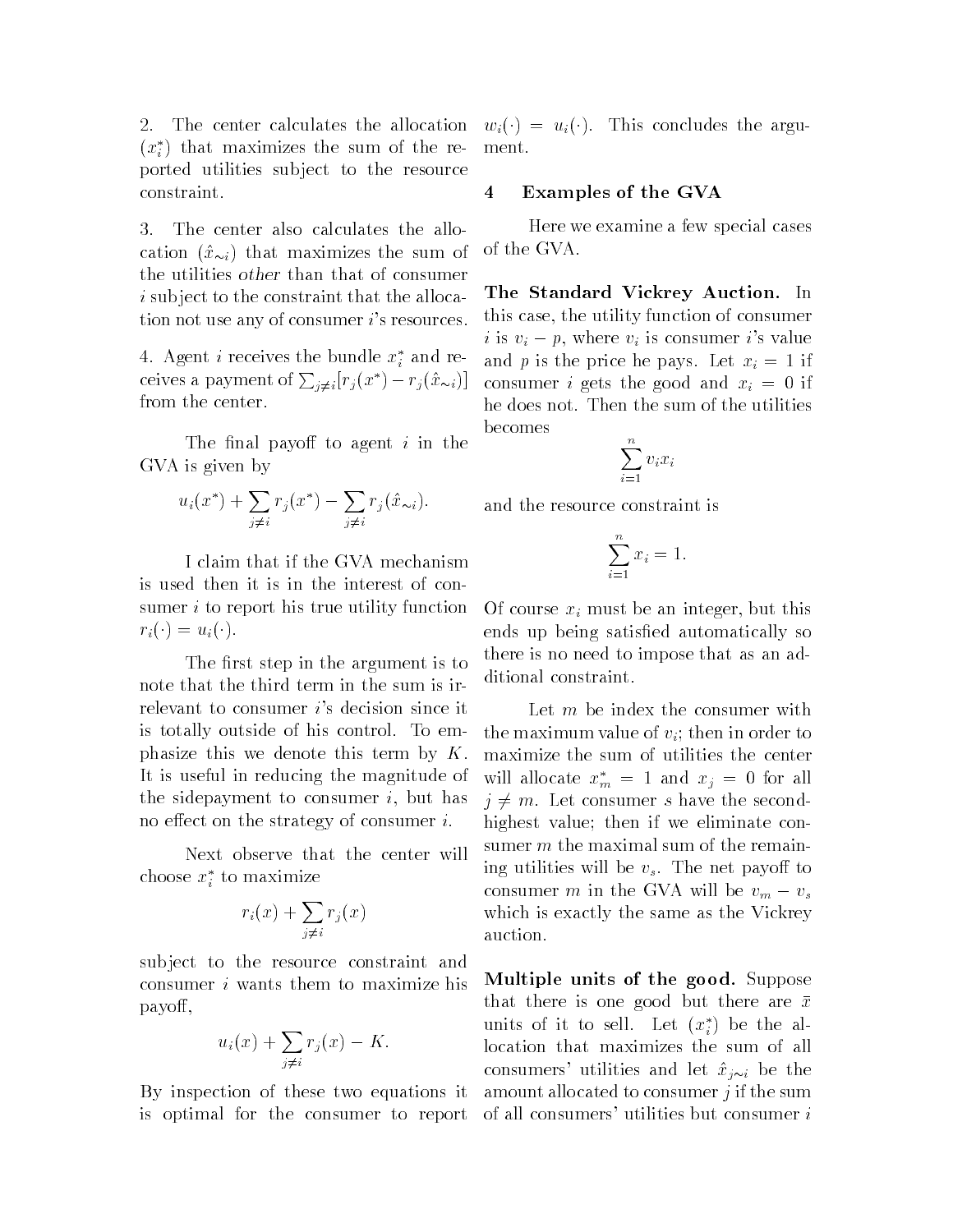is maximized. Then consumer  $i$ 's payoff is

$$
u_i(x_i^*) + \sum_{j \neq i} u_j(x_j^*) - \sum_{j \neq i} u_j(x_{j \sim i}).
$$

To see how this works, suppose that there are 2 consumers and 3 units of the good to allocate. Consumer 1 values the -rst unit of the good at the second unit at  $8$  and the third unit at  $5$ . Consumer and at  $\mathbf{v}$  at  $\mathbf{v}$  at  $\mathbf{v}$  at  $\mathbf{v}$  at  $\mathbf{v}$  at  $\mathbf{v}$ spectively. By inspection the optimal assignment is to give consumer 1 two units of the good and consumer 2 one unit of the good. Consumer 1 receives a total utility of 18 and consumer 2 receives a total utility of

Here's how the GVA handles this problem. If consumer 1 isn't present, all the goods go to consumer 2 who receives a utility of  $9 + 7 + 6 = 22$ . In the GVA. Consumer 1's net payoff is

$$
18 + [9 - 22] = 18 - 13 = 5.
$$

So consumer 1 pays 13 for the 2 units of the good he receives

Similarly, if consumer 2 isn't present, all the goods go to consumer 1 who receives a utility of  $10 + 8 + 5 = 23$ . Consumer 2's net payoff is then

$$
9 + [18 - 23] = 9 - 5 = 4.
$$

Hence consumer 2 pays  $5$  for the  $1$  unit of the good that he receives The seller receives  $13 + 5 = 18$  for the 3 units that he has sold

**Public goods.** Suppose that each consumer *i* initially owns  $\bar{x}_i$  units of the good. Consumer *i* can contribute  $x_i$  to a "collective good and for site licensed and for site licensed and for site licensed and for site licensed and for s

software) which will result in a total collection of  $G = \sum_{i=1}^{n} x_i$ . The sum of utilities is

$$
\sum_{i=1}^{n} u_i(G) + \sum_{i=1}^{n} \bar{x}_i - G.
$$

 $\cdots$  is a differentiable that  $\cdots$  is a differentiable definition of  $\cdots$ increasing, concave function.

This is a classic public goods prob lem. The  $G^*$  that maximizes the sum of

$$
\sum_{i=1}^{n} u'_{i}(G^*) = 1,
$$

whereas the contribution that is optimal for each agent <sup>i</sup> acting on his own satis-es the condition

$$
u_i'(G^{\dagger}) = 1.
$$

Under the conditions we have assumed, the total voluntary contributions will be smaller than the socially optimal amount.

How does the GVA work to solve this problem: Let  $(x_i)$  be a pattern of contributions that maximizes the sum of in the pattern of the property  $\mathcal{L}$  is the pattern of the pattern of the pattern of the pattern of the pattern of the pattern of the pattern of the pattern of the pattern of the pattern of the pattern of the pattern o contributions that maximizes the sum of utilities omitting the utility and contri bution of consumer  $i$ . The payoff to consumer  $i$  is then

$$
u_i(x_i^*) + \sum_{j \neq i} [u_j(x_j^*) - u_j(\hat{x}_{j \sim i}].
$$

To see how this works in practice suppose that there are three consumers each with an initial wealth of 10. If the total contributed to the collective good is G x consumer in which is a consumer in the second in the second in the second in the second in the second in the second in the second in the second in the second in the second in the second in the second in the second in a net value of  $AG - x_i$ . The sum of the utilities over all 3 consumers is

$$
1.2G + (30 - G) = 30 + .2G,
$$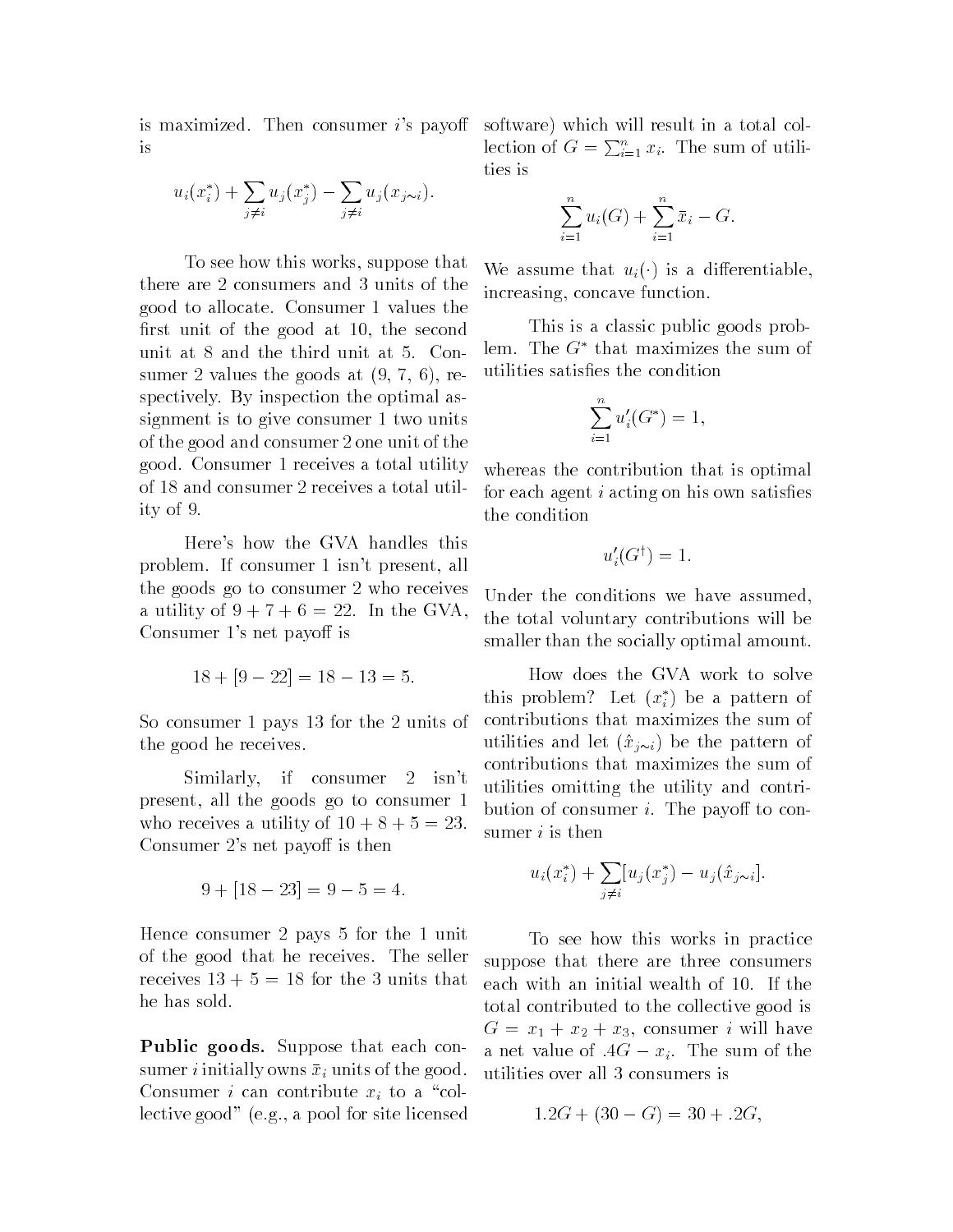which is clearly maximized when  $x_1 =$ where the sum of utilities over the sum of utilities over the sum of utilities of utilities over the sum of utilities of utilities of utilities of utilities of utilities of utilities of utilities of utilities of utilities any 2 consumers is

$$
.8G + (20 - G) = 20 - .2G,
$$

which is maximized when  $\alpha$  is maximized when  $\alpha$  is a  $\alpha$  is a  $\alpha$  is a  $\alpha$  is a  $\alpha$  is a  $\alpha$  is a  $\alpha$  is a  $\alpha$  is a  $\alpha$  is a  $\alpha$  is a  $\alpha$  is a  $\alpha$  is a  $\alpha$  is a  $\alpha$  is a  $\alpha$  is a  $\alpha$  is a  $\alpha$  is a  $\alpha$ 0. Hence the equilibrium payoff to consumer  $i$  is

$$
[.4 \times 30 - 10] + [.8 \times 30 - 20] - [.8 \times 0 - 20] = 26.
$$

Effectively each consumer must pay  $8 \times$  $30 = 24 - 20 = 4$  as a "tax" on top of the payment of 10 that he is already making. This tax represents the cost that the consumer is imposing on the other con sumers through his presence. To see this note that if consumer 1 isn't present, the public good will not be provided. Therefore, it is the presence of consumer 1 that imposes a "cost" of  $.2 \times 10$  on each of the other consumers

This mechanism is essentially the celebrated Groves and Clarke mechanisms of the celebrated Groves and Clarke mechanisms of the celebrated Grove  $[2]$ ). In fact the proof of the GVA presented earlier is essentially the standard provide and grove result and the second provided and provided the second second second and second and second s  $[18]$ , p. 429.) The interesting fact is that this standard argument works for a much broader class of resource allocation prob lems than the classic public goods prob lem to which it is normally applied

#### 5 The Revelation Principle

The GVA is called a direct revelation mechanism since the message sent to the center is in fact the entire private information of the consumer: his utility function One might imagine other "indirect" mechanism: the consumer announces a bid, or a reservation price. It is rather remarkable that anything that can be achieved by such an "indirect" mechanism can be achieved by a direct mecha 

nism. This assertion is known as the revelation principle

In this paper we have considered only mechanisms for which truth-telling is a *dominant strategy*. The revelation principle is valid under much more gen eral circumstances but it is particularly easy to explain in this case.<sup>2</sup>

For notational simplicity let us in dex the different types of utility function  $\mathcal{L}_j$  is so that  $\mathcal{L}_i$  is the differential  $\mathcal{L}_i$  is the vector of  $\mathcal{L}_i$ utility if the outcome is x. Let  $r_i$  be agent is reported utility type, let  $r =$ reports the set of all reports and the set of all reports and the set of all  $\mu$ let <sup>x</sup>r be the outcome if the reports are  $r$ . The function that assigns the outcome r is the mechanism in the mechanism is the mechanism of the mechanism of the mechanism of the mechanism of the a dominant strategy for each agent <sup>i</sup> then it must be the case that

$$
u_i(t, x(r_1, \ldots, t_i, \ldots, r_n))
$$
  
\n
$$
\geq u_i(t, x(r_1, \ldots, r_i, \ldots, r_n))
$$
  
\nfor all reports  $r_i$ 

This is called the incentive compatibility compatibility compatibility compatibility compatibility compatibility  $\mathcal{A}$ constraint

Let us now consider some other mechanism. Rather than just reporting the type  $t$ , this other mechanism allows consumer  $i$  to send some different message,  $m_i$ . If the consumers send messages <sup>m</sup> mmn the resulting allocation is  $y$  . If  $m_i$  is a dominant strategy for consumer <sup>i</sup>

$$
u_i(t, y(m_1, \ldots m_i^*, \ldots, m_n))
$$
  
\n
$$
\geq u_i(t, y(m_1, \ldots m_i, \ldots, m_n))
$$
  
\nfor all messages  $m_i$ 

What can consumer i's message depend on? It can't depend on the the other consumers' types since consumer  $i$  doesn't

<sup>-</sup> In fact the revelation principle was rst formulated for dominant strategy equilibria by [4].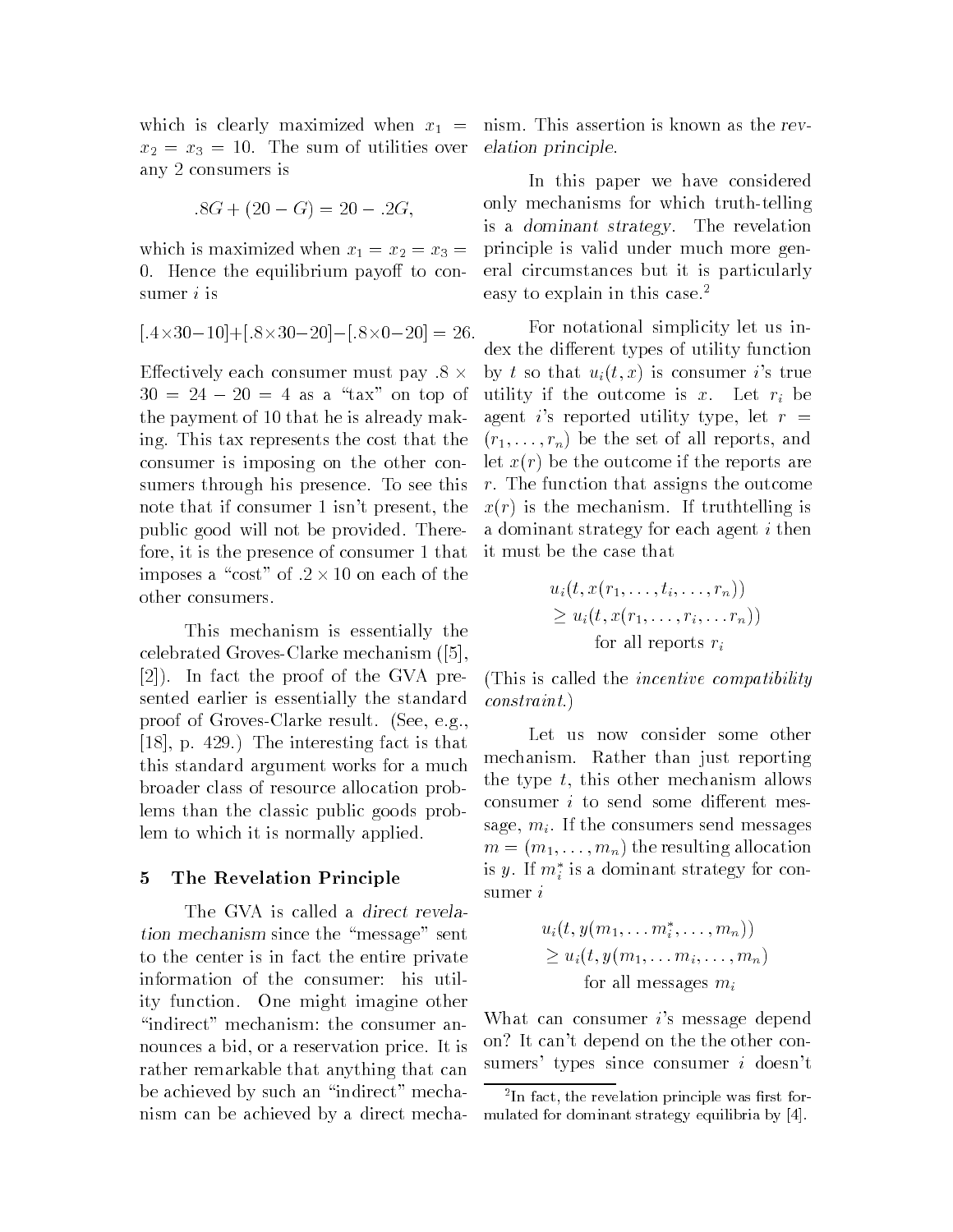know them. All that consumer  $i$ 's message can depend on is his private information—i.e., his type. Accordingly, iet us denne a function  $m_i(t) = m_i$  that the gives the optimal message for consumer <sup>i</sup> if his type is the By declination may be played and the contract of the second contract of the contract of the satisfy

$$
u_i(t, y(m_1, \ldots, M_i(t), \ldots, m_n)) \ge
$$
  
 
$$
u_i(t, y(m_1, \ldots m_i, \ldots, m_n))
$$
  
for all messages  $m_i$ ,

which is exactly the condition that char acterizes a direct revelation mechanism Since the optimal message only depends on the true type there is no loss in gener ality in designing the mechanism so that the message *is* the type.

In other words there is no loss of generality in restricting ourselves to di rect revelation mechanism. This is very important for the design of computerized agents since it says in effect that there is nothing to be gained to the second by community nicating anything other than the "essentials" of the problem.

Consider, for example, the auction problems examined earlier. Each consumer had an incentive to reveal his true value  $v_i$ ; the auction design itself ensured that the consumer was not hurt by this full revelation. The fact that we can restrict ourselves to direct mechanisms makes the privacy issue alluded to before much less troublesome

# 6 Brief introduction to the literature

The classic work that laid out the rationale and basic framework for the -eld of mechanism design is [7]. Useful surveys of mechanism design are available in [14] and  $[8]$  are particularly useful.

For interesting applications of mech anism design see  $[12]$ ,  $[13]$ ,  $[10]$ ,  $[11]$ , and [20] for auction design. See  $[16]$  for matching models and  $\left[17\right]$  for price discrimination

Several computer science applica tions of mechanism design that were influenced by the mechanism design literature are described in

## References

- [1] Ken Binmore. Fun and Games. D. C. Heath, Lexington, MA, 1992.
- E Clarke Multipart pricing of pub lic goods. Public Choice,  $11:17-23$ , 1971.
- [3] John Eatwell, Murray Milgate, and Peter Newman Allocation- Informa tion and Markets. W. W. Norton  $\&$  $Co.$ , New York, 1989.
- [4] Alan Gibbard. Manipulation of voting schemes: a general result. *Econo* $metrica, 41:587-602, 1973.$
- [5] Theodore Groves. Incentives in teams.  $Econometrica$ ,  $41:617-631$ , 1973.
- [6] Bernardo Huberman and Tad Hogg. Distributed computation as an eco nomic system. Journal of Economic representatives the contract of the contract of the contract of the contract of the contract of the contract o
- [7] Leo Hurwicz. The design of mechanisms for resource allocation. American Economic Review Papers and  $Proceedings, 63:1-30, 1973.$
- [8] John O. Ledyard. Incentive compatibility. In John Eatwell, Murray Milgate, and Peter Newman, editors,  $Al$ location- Information and Markets